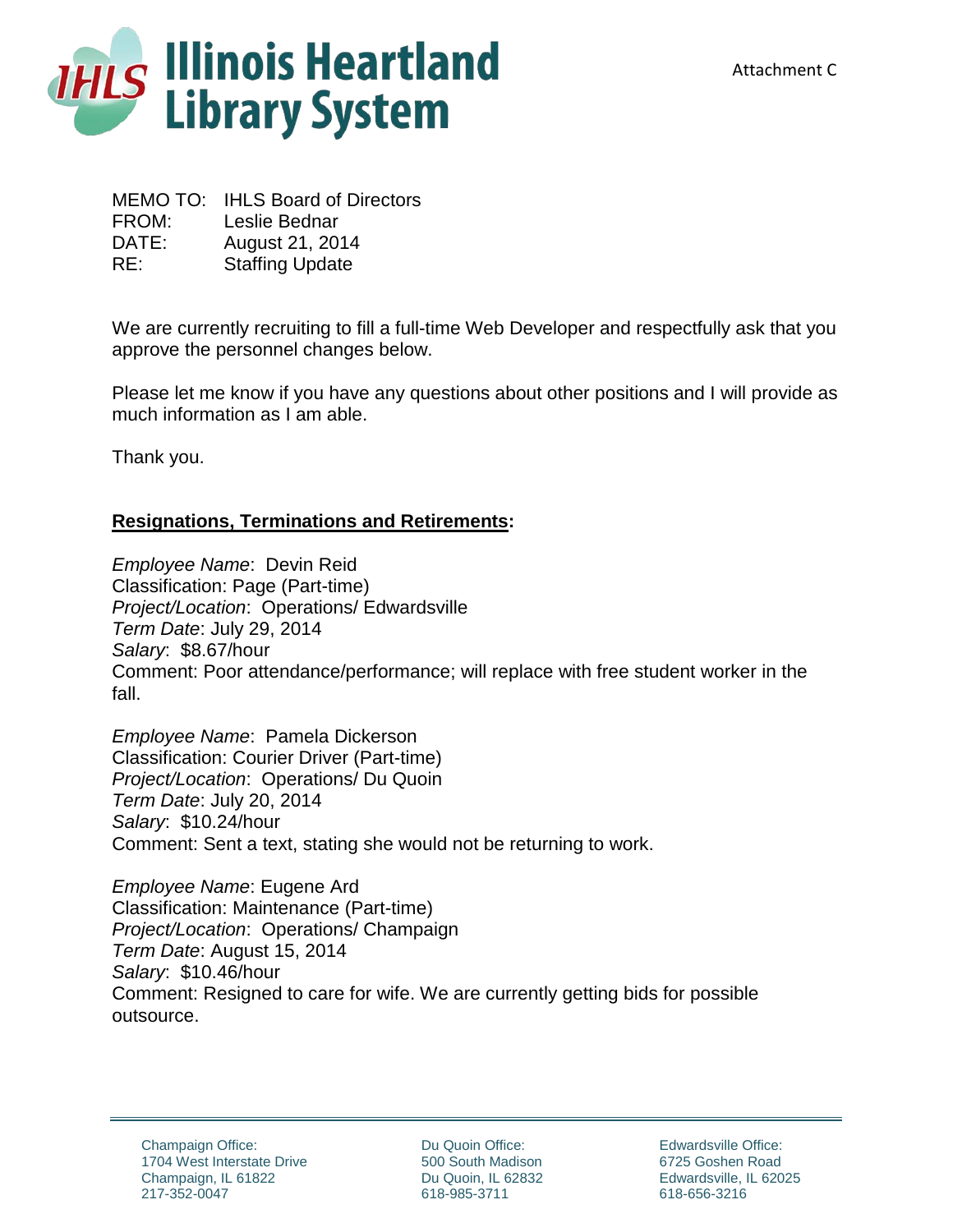

## **New Hires:**

*Employee Name*: Sarah Varner Classification: IMSA Patron Service Coordinator (Full-time) *Project/Location*: IMSA/ Du Quoin *Start Date*: August 4, 2014 *Salary*: \$35,000.00/ Annual

*Employee Name*: Michael Powell Classification: Courier Driver (Part-time) *Project/Location*: Operations/ Du Quoin *Start Date*: August 11, 2014 *Salary*: \$10.24/Hour Comment: Limited benefits.

*Employee Name*: Clark Faust Classification: Temporary Worker (Part-time) *Project/Location*: General Fund/ Edwardsville *Start Date*: August 11, 2014 *Salary*: \$12.00/Hour Comment: No benefits.

*Employee Name*: Kimberly Townsend Classification: HR Assistant (Part-time) *Project/Location*: General Fund/ Edwardsville *Start Date*: August 18, 2014 *Salary*: \$17.50 Hour Comment: Limited benefits

*Employee Name*: Hillary Greer Classification: IT Specialist (Part-time) *Project/Location*: General Fund/ Champaign *Start Date*: August 25, 2014 *Salary*: \$17.00/Hour Comment: Will work part-time until graduation, December 2014, then full-time.

Du Quoin Office: 500 South Madison Du Quoin, IL 62832 618-985-3711

Edwardsville Office: 6725 Goshen Road Edwardsville, IL 62025 618-656-3216